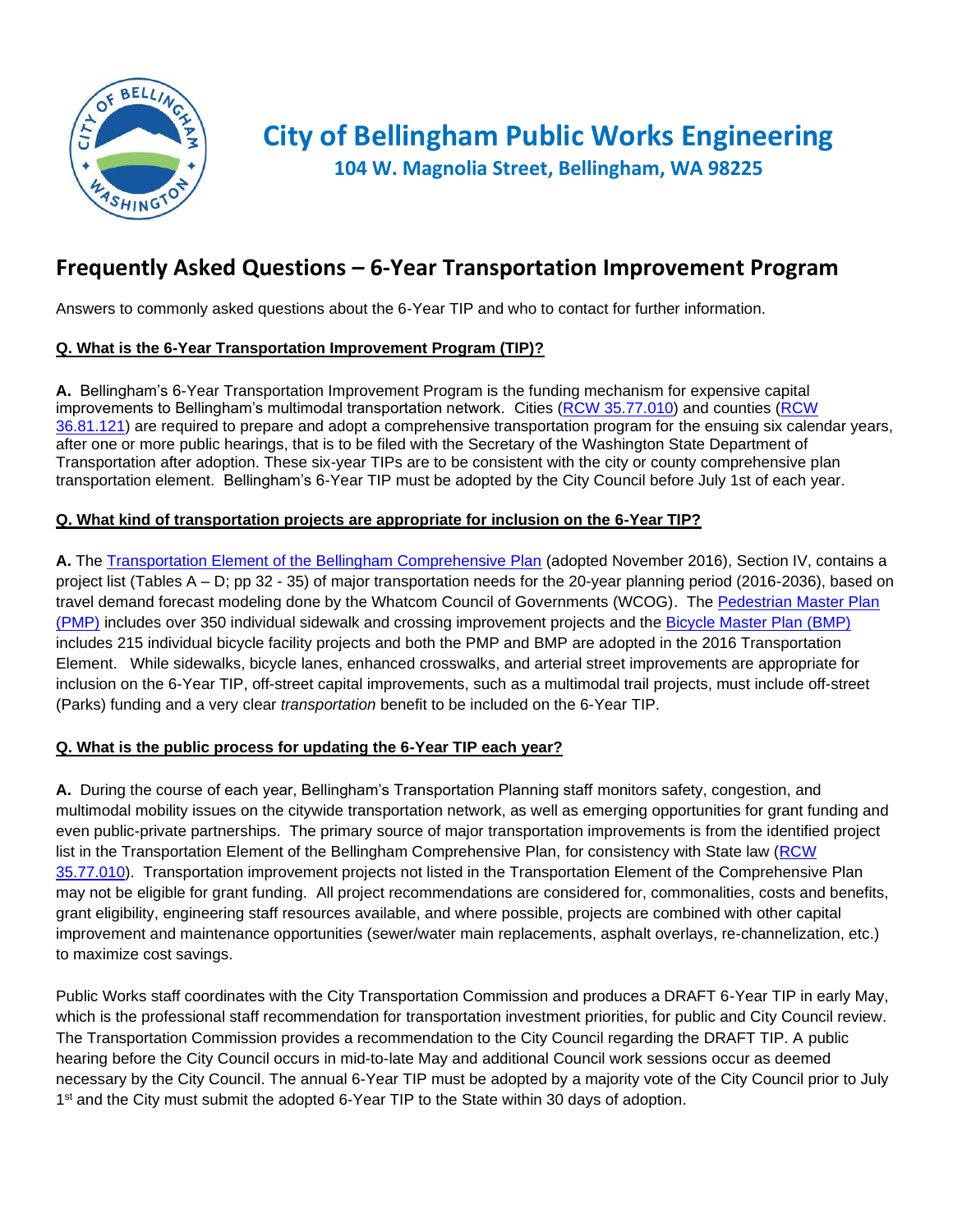#### **Q. Is the 6-Year TIP fulfilling Bellingham's multimodal and alternative transportation goals?**

**A.** Yes. The projects funded in Bellingham's 6-Year TIP are primarily from the Transportation Element, the PMP, and the BMP, all of which have a very clear multimodal emphasis. In fact, all of the transportation improvements listed in the DRAFT 2022-2027 TIP are multimodal, meaning that they include transportation facilities for multiple transportation modes, including the WTA transit routes that are served by the improvement. Each year, Public Works staff monitors multimodal transportation mode shares published by the U.S. Census and publishes the [Transportation Report on Annual](https://www.cob.org/Documents/pw/transportation/2017_TRAM_FinalPublish.pdf)  [Mobility \(TRAM\)](https://www.cob.org/Documents/pw/transportation/2017_TRAM_FinalPublish.pdf) to document progress toward achieving the City's long-term transportation mode shift goals adopted in the Transportation Element of the Comprehensive Plan.

#### **Q. How many projects are normally added to the 6-Year TIP each year?**

**A.** Usually only two or three new projects are added to the 6-year TIP each year. Public Works must prioritize among public safety, multimodal improvements, traffic congestion, Transportation Concurrency needs, high-growth areas, and other issues. All of this must be balanced with economic realities and the amount of local money and grant funding that is available to plan, engineer, and construct transportation infrastructure. There are always more transportation needs and requests than there is funding to allocate for transportation improvement projects. This means that the 6-Year TIP is a highly competitive process.

#### **Q. What are the priorities that Public Works uses to recommend additions to the 6-Year TIP?**

**A.** All project requests must be evaluated for citywide transportation benefit and must be feasible with available staff resources and funding sources. The 6-Year TIP is a funding mechanism, not a wish list. Including more projects on the 6-Year TIP each year than is actually feasible would raise community expectations that could not realistically be met due to lack of funding, staff resources, or project complications, such as right-of-way acquisition, environmental impacts, mitigation, and permitting delays.

Public Works staff looks for commonality that may exist among project priorities to determine what is possible, fundable, buildable, and, most importantly, projects that will compete well for grant money available from State and federal agencies, which is typically required for the more expensive 6-Year TIP projects. Public Works also looks for opportunities to combine project requests with other capital improvement and maintenance needs (storm/sewer/water main replacements, asphalt overlays, re-channelization, etc.) to maximize both funding sources and project cost savings.

#### **Q. What happens when a project does get added to the 6-Year TIP?**

**A.** Transportation projects that are added to the 6-Year TIP are typically listed in the 4<sup>th</sup>, 5<sup>th</sup>, and 6<sup>th</sup> years of the TIP to establish that they are City priority transportation projects, but do not have full funding available. Projects cannot be listed in the 1<sup>st</sup>, 2<sup>nd</sup>, or 3<sup>rd</sup> years of the 6-Year TIP unless they are fully funded. However, sometimes opportunities for "low-cost, high-value" projects emerge unexpectedly and are added as funded projects, which can be made ready for the next construction cycle. These are infrequent, but relatively inexpensive projects that add great transportation benefit to the citywide system.

#### **Q. Why do some transportation projects stay on the 6-Year TIP for more than 6 years?**

**A.** Some transportation improvements are so expensive and/or complex due to engineering, topography, right-of-way, environmental impacts, etc., that it can take more than 6 years to secure enough funding to complete the project. Many of the largest and most expensive projects face this possibility. State and federal funding agencies require full funding for projects listed in the 1<sup>st</sup>, 2<sup>nd</sup>, or 3<sup>rd</sup> years of the TIP and projects without full funding must be listed in the 4<sup>th</sup>, 5<sup>th</sup>, or 6<sup>th</sup> years of the TIP until they do have full funding. When it is difficult to secure funding for large transportation projects, then they may be included on the 6-year TIP for far longer than just 6 years. Inclusion on the 6-Year TIP is often one of the important scoring criteria for many transportation grant funding agencies.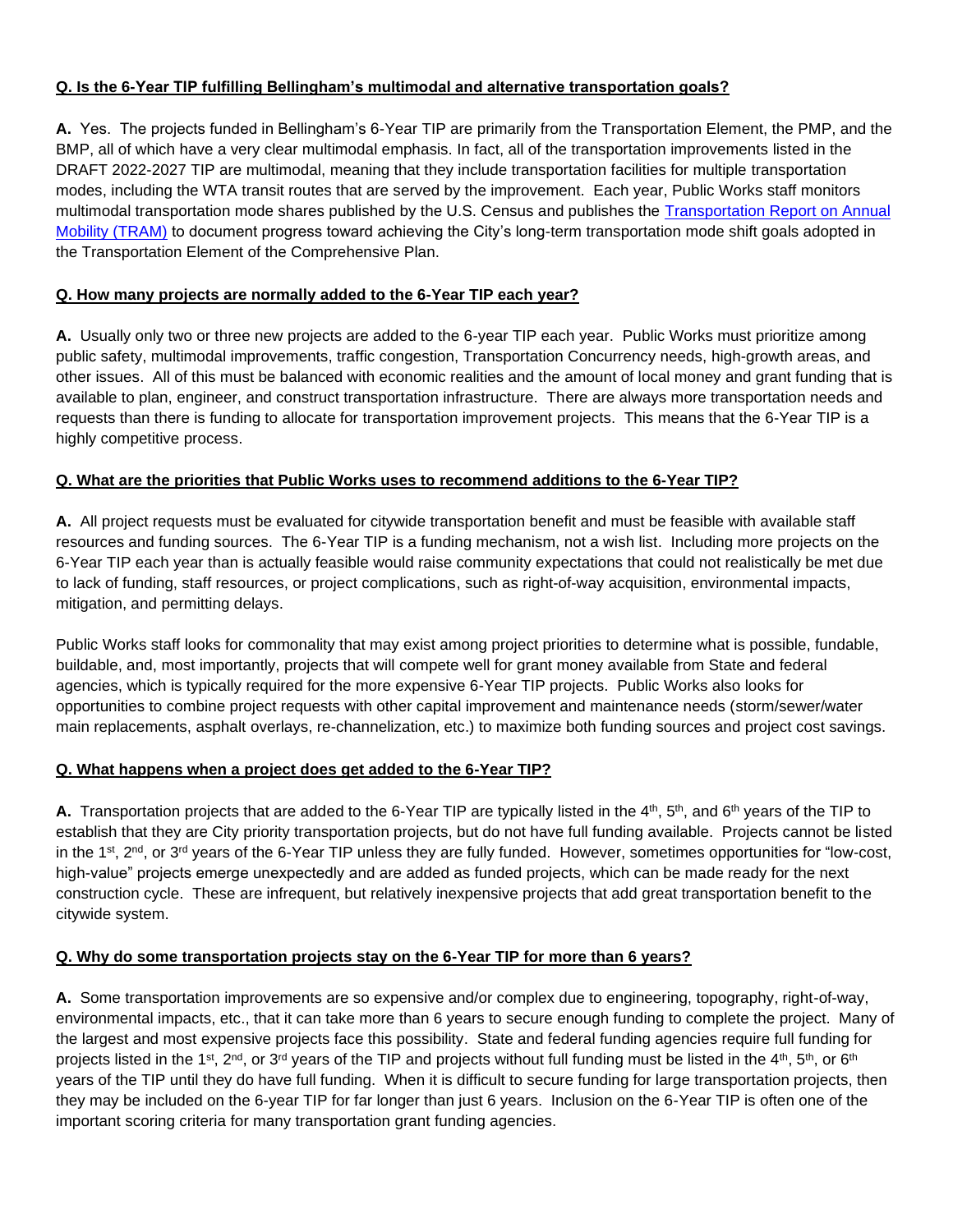#### **Q. Are Transportation Impact Fees (TIFs) used to fund projects on the 6-Year TIP?**

**A.** Yes. However, Transportation Impact Fees may only be spent for transportation projects that are needed to accommodate the projected growth adopted in the Comprehensive Plan and not for maintenance and operations, such as asphalt resurfacing projects.

#### **Q. What are the main funding sources for projects on the 6-Year TIP?**

**A.** Transportation funding comes from a variety of local, regional, state, federal, and sometimes private funding sources. An extensive list and definition of funding sources is provided below.

**NOTE:** All funding sources listed below are affected by frequent changes in economic conditions, funding levels, and eligibility and funding criteria.

#### **Local Funding Sources**

- **Bellingham Street Fund (Street):** Public Works Street Fund comprised of motor vehicle gas tax and **39%** of the total sales tax collected by the City of Bellingham.
- **Bellingham Real Estate Excise Tax (REET):** Comprised of **1/2 of 1%** of the total real estate revenue for a given year. REET funding is divided into first quarter  $(\frac{1}{4})$  and second quarter  $(\frac{1}{4})$  and can be used for limited types of transportation projects.
- **Bellingham Transportation Fund (T-Fund):** Comprised of **2/10ths of 1%** of annual sales tax receipts collected within City limits to fund the following specific transportation investments: street resurfacing; non-motorized transportation; and clean energy (WTA and Climate). The Bellingham Transportation Fund was approved by voters in November 2020 and is effective January 1, 2021 to December 31, 2030.
- **Bellingham Multimodal Transportation Impact Fees (MTIF):** The proportional share contribution from private developments for annual transportation investments citywide per BMC 19.06.

#### **Washington State Funding Sources**

- **State:** Includes State-funded educational institutions such as Western Washington University (WWU), Whatcom Community College (WCC), and Bellingham Technical College (BTC).
- **Transportation Improvement Board (TIB):** State grant funding for urban arterials and sidewalks. Includes biennial "Complete Streets" grant awards.
- **WSDOT:** State administered grant funding programs, such as WSDOT Pedestrian and Bicycle Safety grants **(PBS)** or State-funded Safe Routes to School **(SR2S)** grants.
- **WSDOT Connecting Washington (CW):** Washington state gas tax 15-year funding package (2015).

#### **Federal Funding Sources**

- **Federal:** Federal Highway Administration (FHWA), Federal Transit Administration (FTA), or U.S. Department of Transportation (USDOT) administered grant funding programs, including federal Safe Routes to School (SR2S) and Highway Safety Improvement Program (HSIP) funding.
- **Highway Bridge Program (HBP):** Provides federal funds for structural repair or replacement administered by Washington State Bridge Replacement Advisory Committee (BRAC).
- **STBG (formerly STP & MAP-21):** Surface Transportation Block Grant provides federal funds to construct, maintain, and expand eligible regionally important arterial street systems.
- **Transportation Alternatives Program (TAP):** Provides federal funds to construct and enhance facilities for nonmotorized transportation modes.

#### **Private and Other Partnerships**

• Transportation Impact Fees (TIF), Whatcom County, Economic Development Investment (EDI), Whatcom Transportation Authority (WTA), Port of Bellingham (Port), Bellingham School District (BSD), private business investment, private mitigation (SEPA), etc.